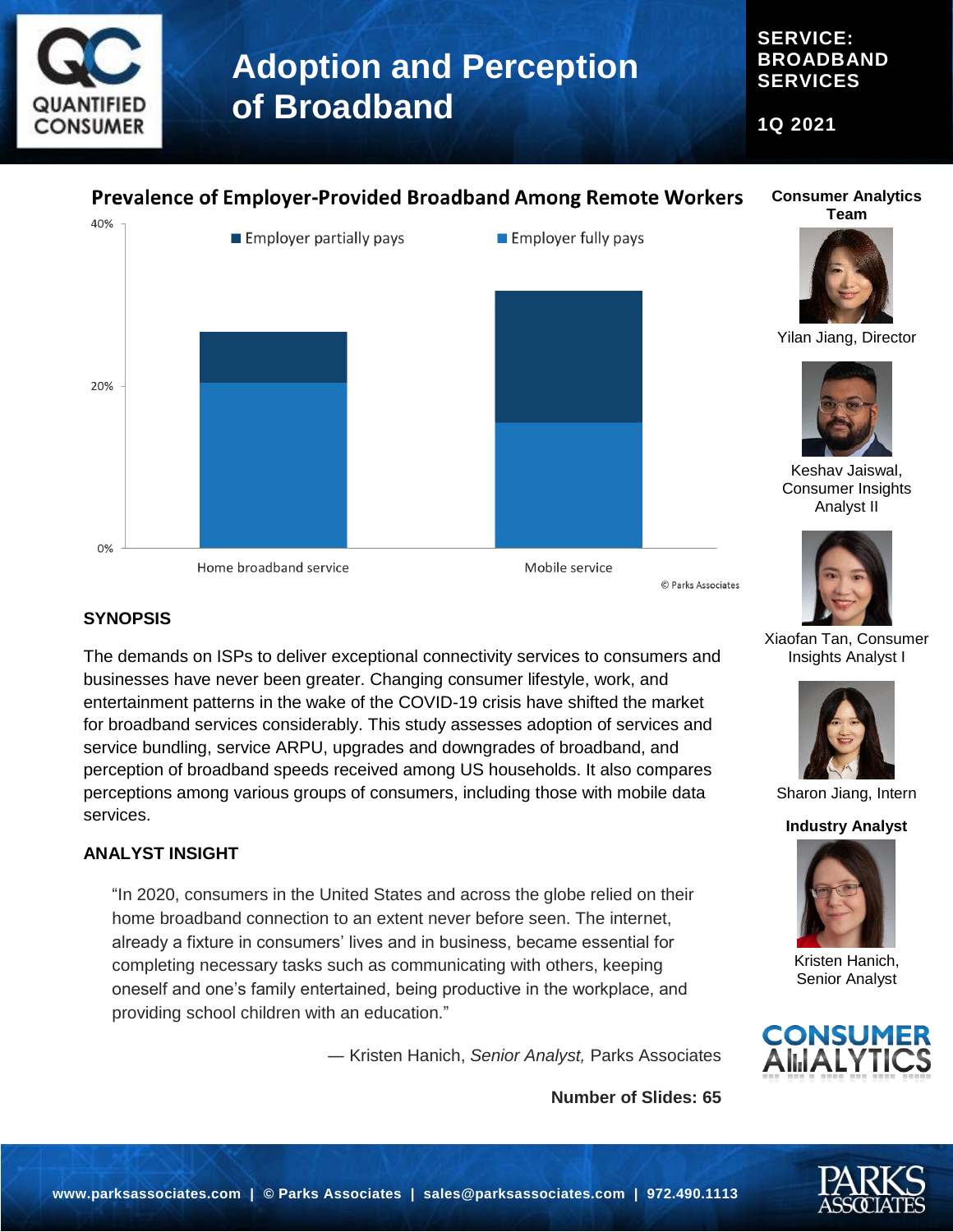

### **SERVICE: BROADBAND SERVICES**

**1Q 2021**

## **CONTENTS**

#### **Executive Summary**

- Industry Insight
- Total Market: Remote Working and Remote Schooling Among US Broadband **Households**
- Prevalence of Employer-Provided Broadband Among Remote Workers
- Mobile-Only Households & Broadband Cord-Cutting
- Reasons for Cancelling Home Broadband **Service**
- Adoption of Standalone Home Services Among US BB HHs
- Home Broadband Service Adoption & Service ARPU
- Adoption of Value-Added Services from Internet Provider

#### **US Broadband Adoption and Satisfaction Trends**

- Overall Broadband Adoption in US **Households**
- Mobile-Only vs. Fixed Broadband in US **Households**
- Broadband Internet Access at Home
- Fixed Broadband Service Provider Market **Share**
- Net Promoter Score: Broadband Service Provider
- Service Provider Net Promoter Score
- Self-Reported Download Speed of Home Broadband
- Likelihood of Upgrading Broadband Service to 1+ Gbps
- Use of Wi-Fi Networking

#### **Impact of COVID-19 on Broadband Customers**

- COVID-19 Impact on Employment Status
- Effects of COVID-19 on Education in Fall 2020
- Changes in Internet Use Since COVID-19 Crisis Began
- Reason for Increase in Internet Usage
- Services Used During COVID-19 Crisis
- High Agreement on Home Internet and Mobile Service Home Usage
- Prevalence of Employer-Provided Internet Among Remote Workers
- Home Broadband Speeds: Employer Subsidized vs Unsubsidized

#### **Service Changes: Churn, Upgrades, and Future Intentions**

- Changes to Broadband Service in Past 12 Months
- Upgrade in Broadband Service Q3/2020
- Reasons For Upgrading Internet Service During COVID-19
- Reason for Switching Broadband Service **Providers**
- Considerations When Switching Providers
- High Intention to Make Changes to Broadband Services

#### **New Threats: Mobile-only, Cord-Cutting, and Fixed Wireless**

- Mobile-Only Households in the United **States**
- Home Broadband Cord Cutters vs Broadband Cord Nevers
- Reasons for Home Broadband Cord Cutting
- Last Time Home Internet Service was Subscribed To

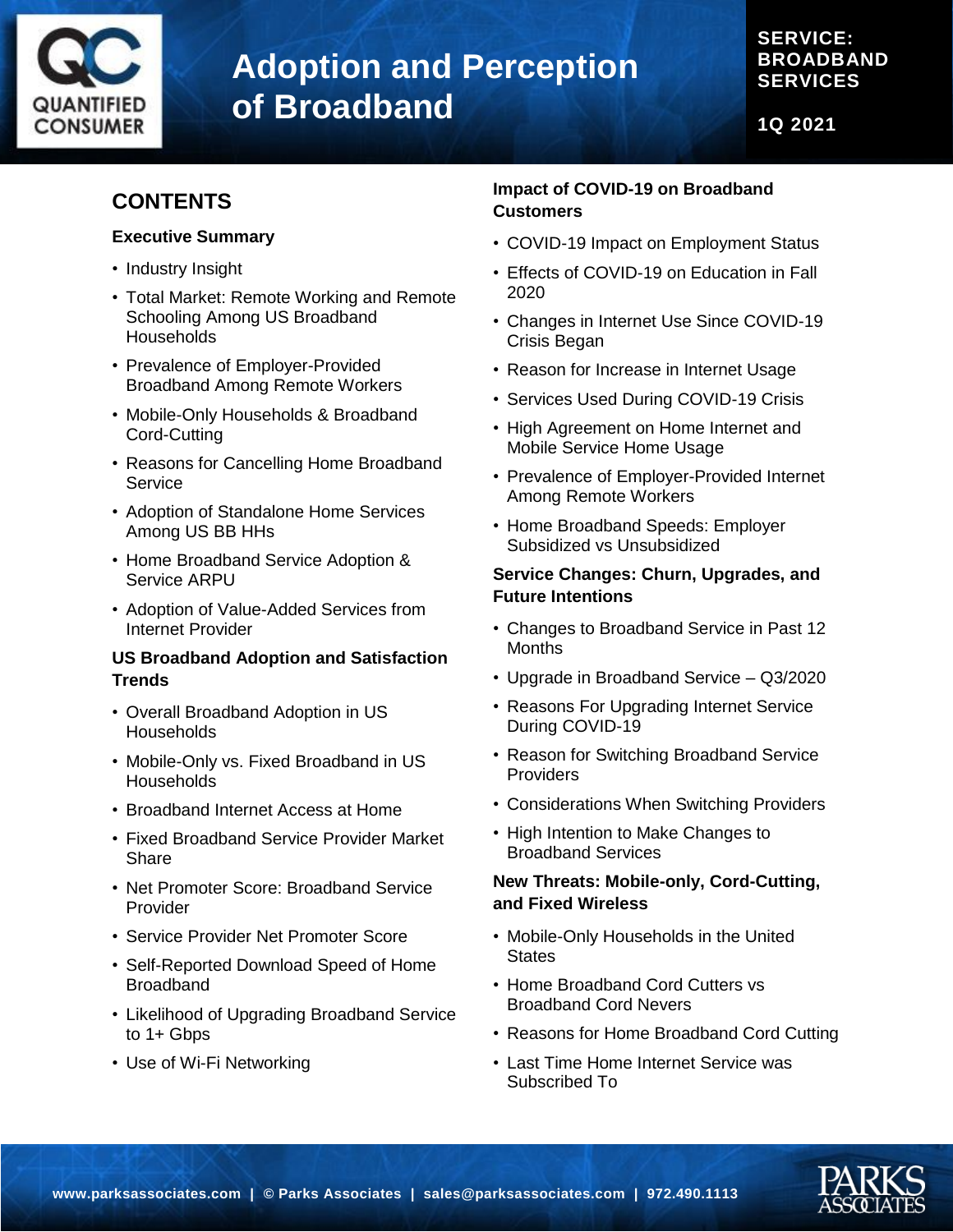

**SERVICE: BROADBAND SERVICES**

**1Q 2021**

- Reasons for Intending to Cancel Home Broadband Service
- Provider Attitudes by Top 5 Internet Service **Providers**
- Likelihood of Retaining Churners by **Incentives**
- Appeal of 5G Fixed Wireless Internet
- Preferred Purchase Channel for 5G Mobile Internet Router

#### **Home Service Bundling and Adoption of New Service Types**

- Home Broadband Service Adoption & Service ARPU
- Adoption of Standalone vs. Bundled **Services**
- Adoption of Home Service Packages
- Home Service ARPU (2010 2020)
- ARPU of Home Bundled Services
- Monthly Cost of Home Bundled Service
- Adoption of Value-Added Services from Internet Provider

#### **Routers: Purchasing Trends and Feature Interest**

- Home Network Router Purchase Channel
- Reasons of Purchasing Home Network Router via Retail Channels
- High Interest in Router Features
- Payment Preference for Router Features
- High Satisfaction with Networking Devices by Purchase Channel
- Technical Issues Experienced with Wi-Fi Network at Home

#### **Appendix**